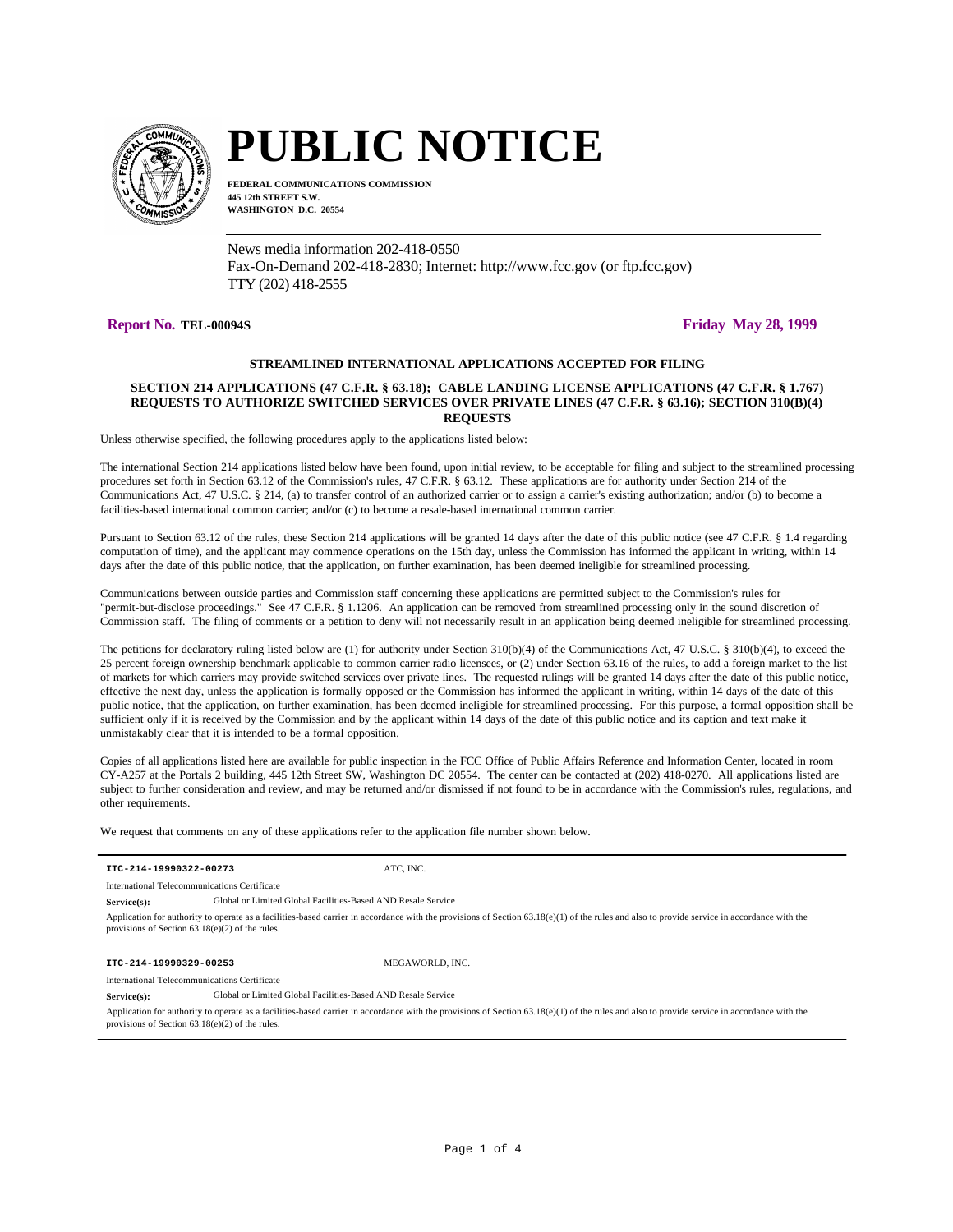# **ITC-214-19990329-00272** TELECOM INTERNATIONAL, INC. Application for authority to operate as a facilities-based carrier in accordance with the provisions of Section 63.18(e)(1) of the rules and also to provide service in accordance with the provisions of Section  $63.18(e)(2)$  of the rules. International Telecommunications Certificate **Service(s):** Global or Limited Global Facilities-Based AND Resale Service **ITC-214-19990415-00260** TELEMAX, INC. Application for authority to operate as a facilities-based carrier in accordance with the provisions of Section 63.18(e)(1) of the rules and also to provide service in accordance with the provisions of Section 63.18(e)(2) of the rules. International Telecommunications Certificate **Service(s):** Global or Limited Global Facilities-Based AND Resale Service **ITC-214-19990415-00261** TIV, LLC Application for authority to operate as a facilities-based carrier in accordance with the provisions of Section 63.18(e)(1) of the rules and also to provide service in accordance with the provisions of Section 63.18(e)(2) of the rules. International Telecommunications Certificate **Service(s):** Global or Limited Global Facilities-Based AND Resale Service **ITC-214-19990416-00252** TTI TELECOM, INC. Application for authority to provide service in accordance with the provisions of Section 63.18(e)(2) of the rules. International Telecommunications Certificate **Service(s):** Global or Limited Global Resale Service **ITC-214-19990419-00274** EVERYCALL COMMUNICATIONS, INC. Application for authority to operate as a facilities-based carrier in accordance with the provisions of Section 63.18(e)(1) of the rules and also to provide service in accordance with the provisions of Section 63.18(e)(2) of the rules. International Telecommunications Certificate Global or Limited Global Facilities-Based AND Resale Service **ITC-214-19990420-00264** WORLD INFOLINK, INC. Application for authority to operate as a facilities-based carrier in accordance with the provisions of Section 63.18(e)(1) of the rules and also to provide service in accordance with the provisions of Section 63.18(e)(2) of the rules. International Telecommunications Certificate Service(s): Global or Limited Global Facilities-Based AND Resale Service **ITC-214-19990423-00266** ENHANCED COMMUNICATIONS GROUP, L.L.C. Application for authority to operate as a facilities-based carrier in accordance with the provisions of Section 63.18(e)(1) of the rules and also to provide service in accordance with the provisions of Section 63.18(e)(2) of the rules. International Telecommunications Certificate Global or Limited Global Facilities-Based AND Resale Service **ITC-214-19990423-00271** UNITED COMMUNICATIONS, INC. Application for authority to operate as a facilities-based carrier in accordance with the provisions of Section 63.18(e)(1) of the rules and also to provide service in accordance with the provisions of Section 63.18(e)(2) of the rules. International Telecommunications Certificate **Service(s):** Global or Limited Global Facilities-Based AND Resale Service **ITC-214-19990426-00254** MSTEL INTERNATIONAL, LLC Application for authority to operate as a facilities-based carrier in accordance with the provisions of Section 63.18(e)(1) of the rules and also to provide service in accordance with the provisions of Section 63.18(e)(2) of the rules. International Telecommunications Certificate **Service(s):** Global or Limited Global Facilities-Based AND Resale Service **ITC-214-19990427-00267** INTERNET INTERWORLD, INC. Application for authority to operate as a facilities-based carrier in accordance with the provisions of Section 63.18(e)(1) of the rules and also to provide service in accordance with the provisions of Section 63.18(e)(2) of the rules. International Telecommunications Certificate **Service(s):** Global or Limited Global Facilities-Based AND Resale Service **ITC-214-19990428-00255** WORLD GROUP, INC. International Telecommunications Certificate Global or Limited Global Facilities-Based AND Resale Service

Application for authority to operate as a facilities-based carrier in accordance with the provisions of Section 63.18(e)(1) of the rules and also to provide service in accordance with the provisions of Section 63.18(e)(2) of the rules.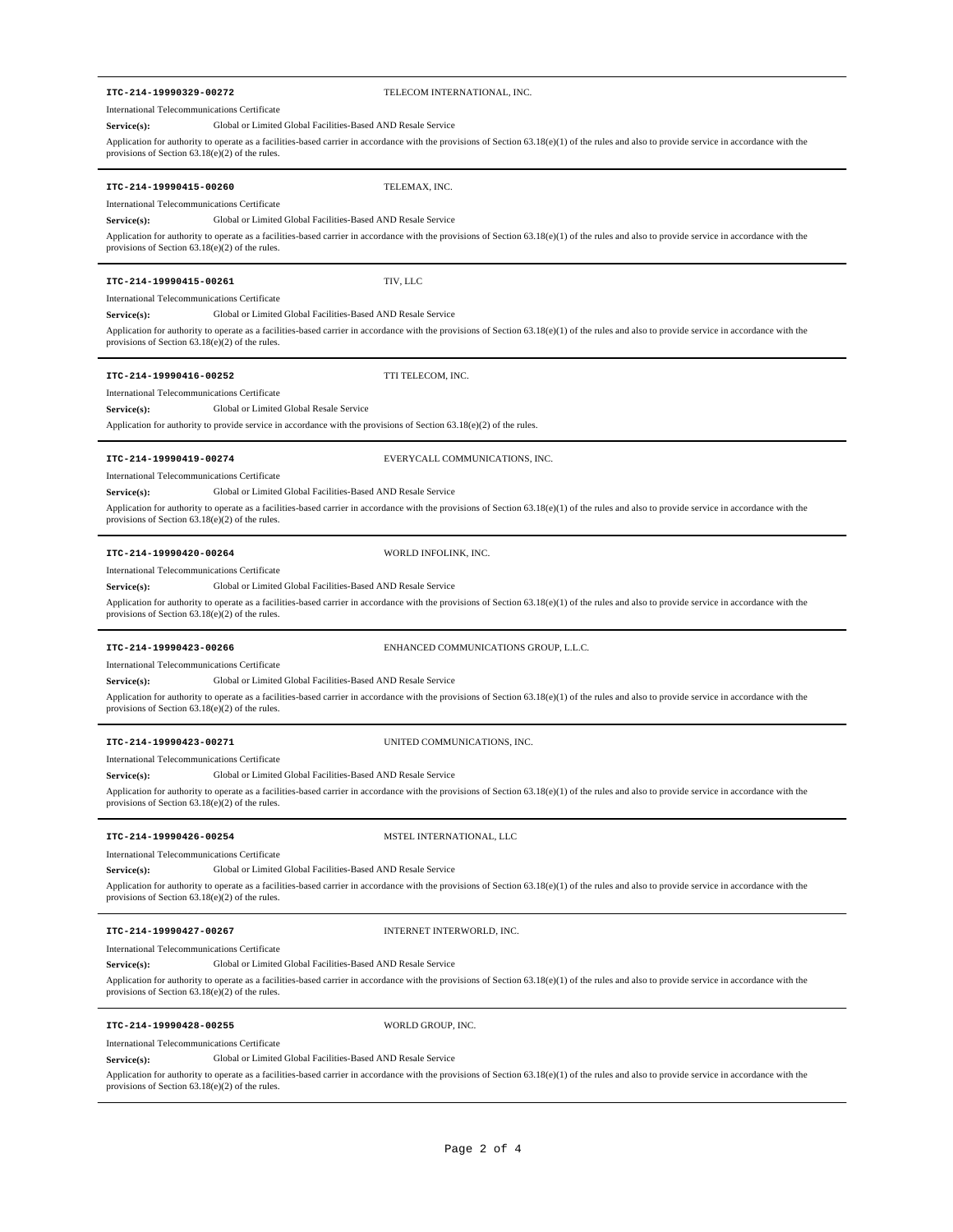### **ITC-214-19990429-00256** MANTI TELE COMMUNICATION COMPANY INC.

International Telecommunications Certificate

**Service(s):** Global or Limited Global Resale Service

Application for authority to provide service in accordance with the provisions of Section 63.18(e)(2) of the rules.

**ITC-214-19990429-00257** GLOBALTRON COMMUNICATIONS CORPORATION

International Telecommunications Certificate

Service(s): Global or Limited Global Facilities-Based AND Resale Service

Application for authority to operate as a facilities-based carrier in accordance with the provisions of Section 63.18(e)(1) of the rules and also to provide service in accordance with the provisions of Section 63.18(e)(2) of the rules.

### **ITC-214-19990429-00258** G3.COM CORPORATION

International Telecommunications Certificate

**Service(s):** Global or Limited Global Resale Service

Application for authority to provide service in accordance with the provisions of Section 63.18(e)(2) of the rules.

### **ITC-214-19990429-00259** FORTE COMMUNICATIONS, INC.

International Telecommunications Certificate

Application for authority to operate as a facilities-based carrier in accordance with the provisions of Section 63.18(e)(1) of the rules and also to provide service in accordance with the provisions of Section 63.18(e)(2) of the rules. Service(s): Global or Limited Global Facilities-Based AND Resale Service

### **ITC-214-19990429-00263** XPRESSCOM, INC.

International Telecommunications Certificate

Service(s): Global or Limited Global Facilities-Based AND Resale Service

Application for authority to operate as a facilities-based carrier in accordance with the provisions of Section 63.18(e)(1) of the rules and also to provide service in accordance with the provisions of Section 63.18(e)(2) of the rules.

**MAXXIS COMMUNICATIONS, INC.** 

| ITC-214-19990430-00275 |  |
|------------------------|--|
|------------------------|--|

International Telecommunications Certificate

**Service(s):** Global or Limited Global Resale Service

Application for authority to provide service in accordance with the provisions of Section 63.18(e)(2) of the rules.

### **ITC-214-19990503-00268** BIG BEAR TELECOM, INC.

International Telecommunications Certificate

**Service(s):** Global or Limited Global Resale Service

Application for authority to provide service in accordance with the provisions of Section 63.18(e)(2) of the rules.

### **ITC-214-19990514-00269** INTERBELL, INC.

International Telecommunications Certificate

Service(s): Global or Limited Global Facilities-Based AND Resale Service

Application for authority to operate as a facilities-based carrier in accordance with the provisions of Section 63.18(e)(1) of the rules and also to provide service in accordance with the provisions of Section 63.18(e)(2) of the rules.

**ITC-214-19990517-00270** THE GTX, INC. (The Global TeleExchange, Inc.)

International Telecommunications Certificate

#### Service(s): Global or Limited Global Facilities-Based AND Resale Service

Application for authority to operate as a facilities-based carrier in accordance with the provisions of Section 63.18(e)(1) of the rules and also to provide service in accordance with the provisions of Section 63.18(e)(2) of the rules.

**ITC-T/C-19990415-00262** CROSS COMMUNICATIONS, INC.

# Transfer of Control

CROSS COMMUNICATIONS, INC. **FROM:**

**TO:** TELEVISTA, INC.

Application for Consent to Transfer Control of Cross Communications, Inc. to Televista, Inc.

#### **ITC-T/C-19990422-00265** ONSITE ACCESS LLC

#### Transfer of Control

ONSITE VENTURES, L.L.C. **FROM:**

**TO:** ONSITE ACCESS, INC.

Application for Consent to Transfer Control of OnSite Access LLC from OnSite Ventures, L.L.C. to OnSite Access, Inc.